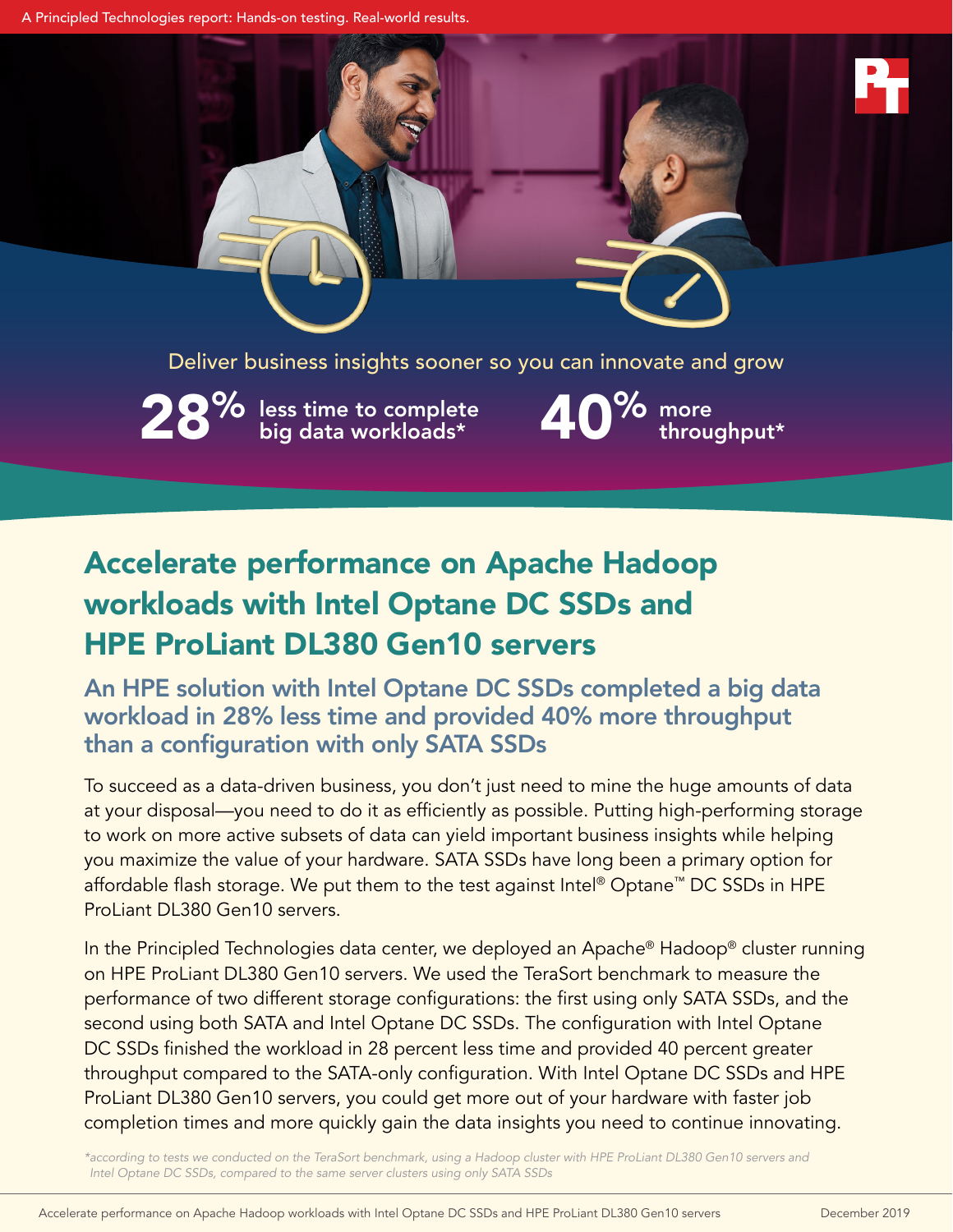# Getting granular with big data

By now, many businesses have recognized the benefits of big data analytics—in a 2019 survey conducted by NewVantage Partners, 92 percent of respondents said they were increasing the pace of their investments in big data and AI.[1](#page-4-0) In the same survey, 79 percent of respondents who felt they had achieved "measurable results" with big data pointed to advanced analytics as an area that had helped them do so. $^2$  $^2$  For many organizations, taking a more targeted approach to data analytics makes the most business sense.

Say your organization wants to run an ad campaign for a new product. You have access to a decade's worth of consumer data, covering past purchases and online interactions. However, to increase your campaign's effectiveness, you only want to target users who have been active in the last year. Using Hadoop, you run a series of selective jobs based on the subset of last year's data, then use your new data insights to refine your campaign. In our testing, we targeted smaller sets of data to test how adding Intel Optane DC SSDs to a server would affect these analysis jobs. We found that an HPE ProLiant DL380 Gen10 server cluster using Intel Optane DC SSDs completed the workload in 28 percent less time while increasing throughput by 40 percent compared to a configuration using only SATA SSDs. These results suggest that Intel Optane DC SSDs can accelerate performance on subsets of Hadoop data, enabling your business to complete more work and reach important insights sooner.



#### The benefits of using Intel Optane DC SSDs and HPE ProLiant DL380 Gen10 servers

The Intel Optane DC SSD is designed to deliver high throughput, low latency, predictably fast service, and high endurance[.3](#page-4-2) Intel Optane DC SSDs offer greater endurance than NAND flash technology: up to 60 drive writes per day (DWPD)<sup>4</sup> versus the NAND flash-based Intel SSD D3-S4510 we tested, which offer a maximum of two DWPD.<sup>[5](#page-4-4)</sup> Intel Optane DC SSDs also range in capacity from 375 GB to 1.5 TB, enabling organizations to customize their storage to meet their needs. In our testing, adding 2x 375GB Intel Optane DC SSDs to each node in our Hadoop cluster increased throughput and job completion speeds. For businesses using traditional storage to process big data subsets, swapping out SATA drives for Intel Optane DC SSDs in the cache/performance tier could yield a performance boost.

#### Intel Optane DC SSDs **HPE ProLiant DL380 Gen10 servers**

According to HPE, the ProLiant DL380 Gen10 server "delivers the latest in security, performance and expandability."<sup>[6](#page-4-5)</sup> The two-socket server has an adaptable chassis with modular drive bay configuration options. Featuring processors from the Intel Xeon® Scalable processor family, the ProLiant DL380 Gen10 is compatible with Intel Optane SSDs and supports up to 20 NVMe drives. Its 24 DIMM slots can support anywhere from 128 GB to 3 TB of traditional memory, and up to 6 TB of Intel Optane DC Persistent Memory. The HPE ProLiant DL380 Gen10 server also allows the CPU direct access to NVMe storage. HPE designed this direct connection to increase bandwidth and reduce latency, which could lead to faster response times.

Faster performance and higher durability could enable your business to:

- Support demanding, storage-intensive environments for longer, potentially resulting in fewer storage hardware replacements
- Serve more customers, enabling your business to expand its customer base
- Satisfy your users with faster performance even during periods of high use, minimizing customer drop-off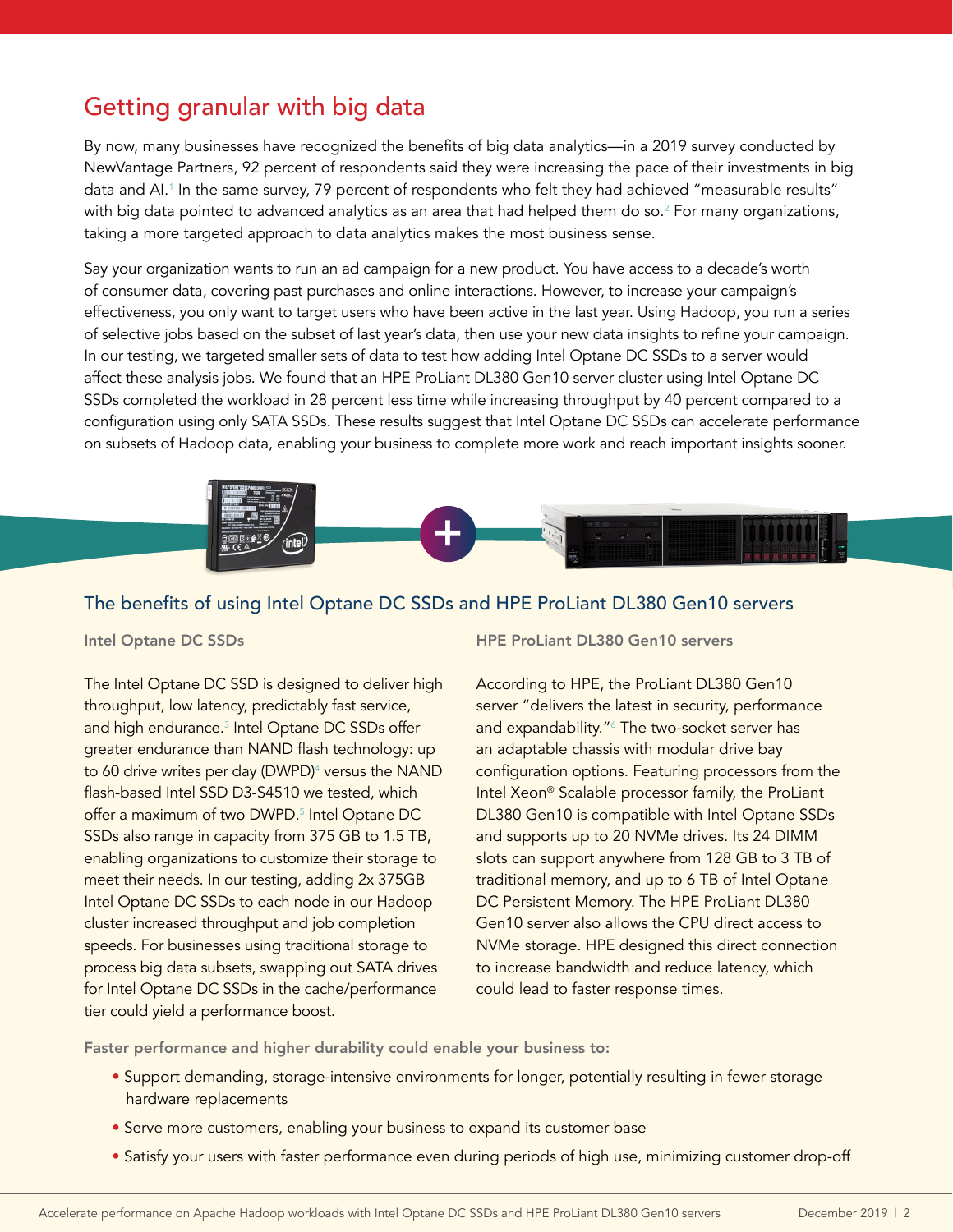### Testing the speed of this Intel and HPE solution

Apache Hadoop uses the Hadoop Distributed File System (HDFS) to store data, which supports tiered data strategies though its storage policies.<sup>7</sup> Our testing explored the impact of using Intel Optane DC SSDs instead of SATA SSDs in the cache/performance tier. Specifically, we measured the performance difference between two configurations where the cache/performance tier consisted either entirely of SATA SSDs or entirely of Intel Optane DC SSDs.

### About Apache Hadoop

Developed as a tool for handling big data, Apache Hadoop provides a scalable and efficient platform for large-scale data processing. Using Hadoop, organizations can engage multiple servers to run many concurrent tasks or jobs. The resulting data can provide businesses with important insights that could enable cost reductions, time reductions, new product development and optimized offerings, and smart decision-making.

| Storage tier      | <b>Usage</b>                       | <b>Configuration with</b><br><b>SATA SSDs</b> | <b>Configuration with</b><br>Intel Optane DC SSDs |
|-------------------|------------------------------------|-----------------------------------------------|---------------------------------------------------|
| Cache/performance | HDFS hot tier<br>+ temporary files | 2 SATA SSDs                                   | 2 Intel Optane<br>DC SSDs                         |
| Capacity          | HDFS cold tier                     | 2 SATA SSDs                                   | 2 SATA SSDs                                       |

In addition to distributed storage provided by HDFS, Hadoop Yarn applications may also use temporary files on local storage. Moving these files to high-performance storage can improve performance in some scenarios. We configured temporary file storage to use the same disks as the HDFS hot tier. The performance benefit of doing this will vary based on cluster geometry, workload, and other variables. Jobs that require at least some temporary storage may benefit from higher bandwidth storage, such as Intel Optane DC SSDs.

To measure the speed at which these Hadoop clusters could sort a dataset, we used the TeraSort workload, which is part of the Intel HiBench suite of benchmarking software. Combining network, I/O, and compute tasks, TeraSort provides a useful indication of how a cluster might handle general-purpose jobs on Hadoop. We ran three tests and report the median results of those three runs. For more details about our configurations and methodologies, see the [science behind the report](http://facts.pt/nnmqwtj).



Accelerate performance on Apache Hadoop workloads with Intel Optane DC SSDs and HPE ProLiant DL380 Gen10 servers December 2019 | 3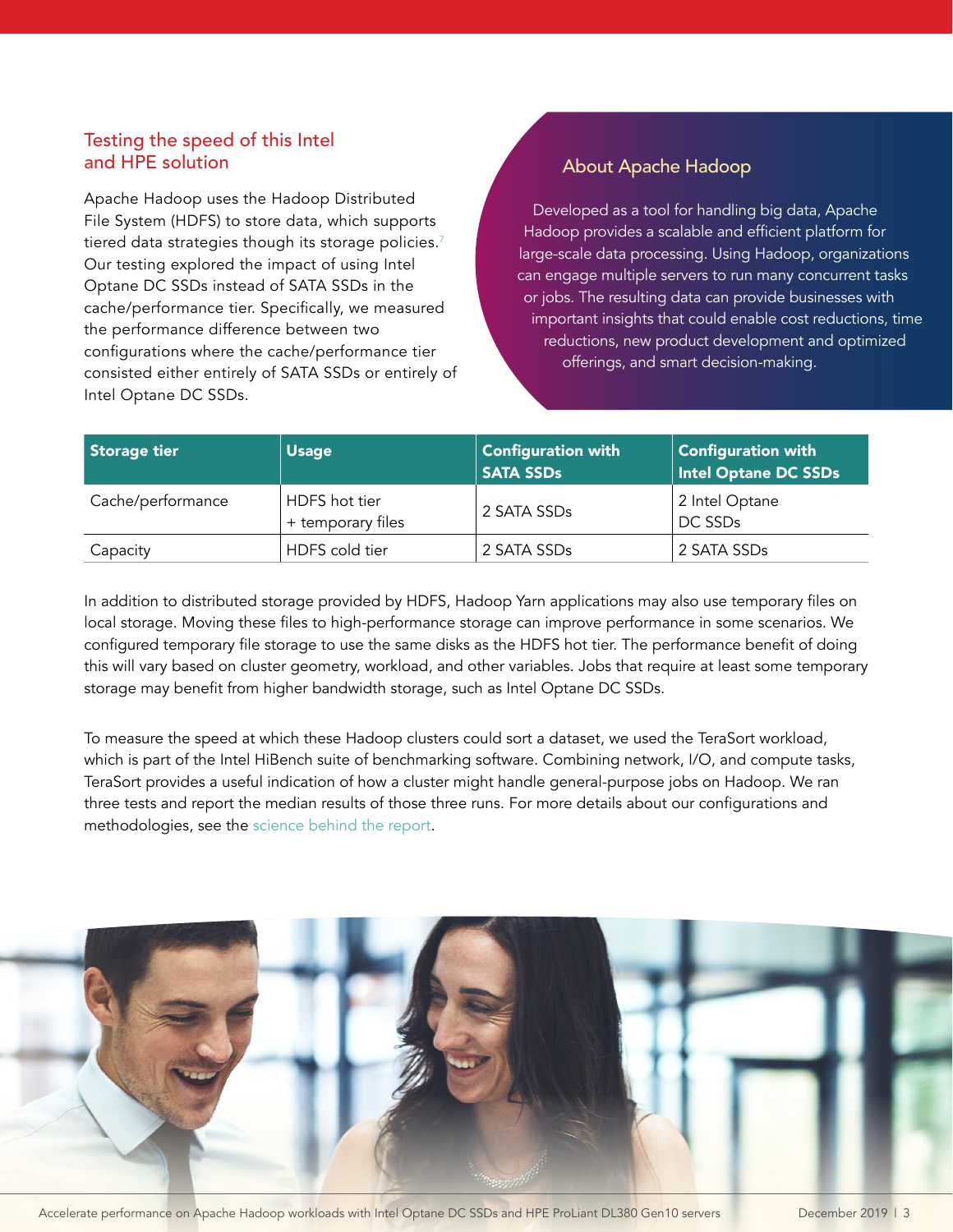#### Deliver business insights sooner so you can innovate and grow

28% less time to complete big data workloads

In our testing, the HPE ProLiant DL380 Gen10 server cluster with Intel Optane DC SSDs saved just over five and a half minutes compared to the configuration with only SATA SSDs, completing the TeraSort workload in under 14 minutes. When you have many smaller jobs to run, time savings like this can add up, helping you wrap up projects faster, get the most out of your equipment, and ultimately accelerate the rate at which your business can make strategic, data-driven decisions.



#### 40% more throughput

 $\overline{\mathcal{A}}$ 

In addition to completing the workload faster, the configuration with Intel Optane DC SSDs also achieved 40 percent higher throughput than the SATA-only configuration, providing almost 300 more megabytes of data per second. With a solution that can process more data per second, your business could access results in less time, enabling you to apply those insights sooner.